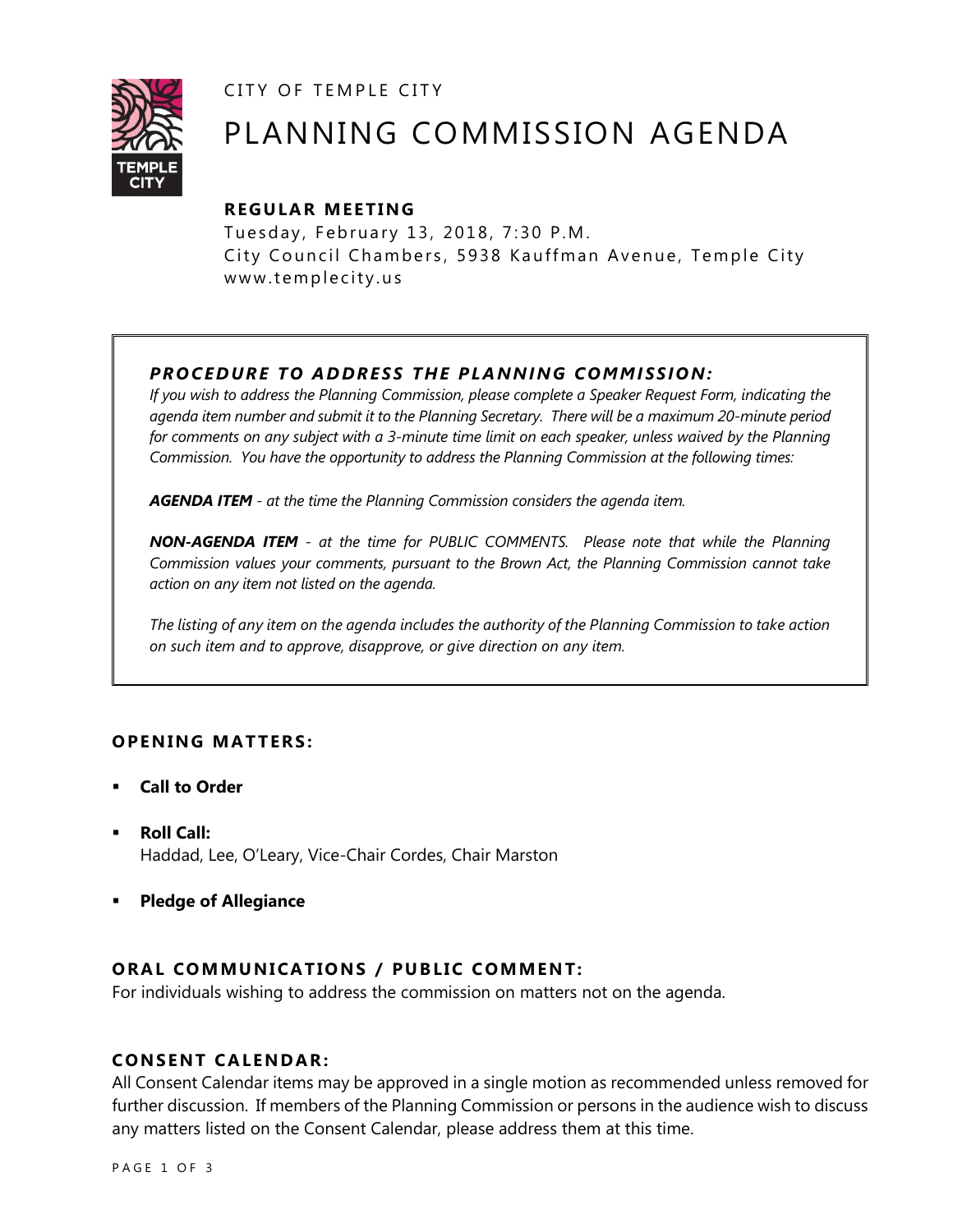**1.** [Planning Commission Meeting of January 23, 2018.](http://www.ci.temple-city.ca.us/DocumentCenter/View/9892)

#### **PUBLIC HEARING ITEMS:**

- **2. PL 17-1069.** [A request for a time extension for Tentative Parcel Map No. 73435, a flag lot](http://www.ci.temple-city.ca.us/DocumentCenter/View/9890)  [subdivision and minor site plan review for new single-family dwellings on each parcel. This](http://www.ci.temple-city.ca.us/DocumentCenter/View/9890)  [project was originally approved by the Planning Commission on January 12, 2016.](http://www.ci.temple-city.ca.us/DocumentCenter/View/9890)
	- Address: 5424 Temple City Boulevard
	- Recommendation: That the Planning Commission adopt the attached Resolution finding that the project is exempt from CEQA and approving File PL 17-1069 subject to the recommended conditions of approval.
	- Project Planner: Adam Gulick agulick@templecity.us
- **3. PL 17-1102.** [A request for a time extension for Tentative Parcel Map No. 73547, a lot split](http://www.ci.temple-city.ca.us/DocumentCenter/View/9891)  [subdivision and a minor site plan review for new single-family dwellings on each parcel. This](http://www.ci.temple-city.ca.us/DocumentCenter/View/9891)  [project was originally approved by the Planning Commission on January 26, 2016.](http://www.ci.temple-city.ca.us/DocumentCenter/View/9891)
	- Address: 9632 Lemon Avenue
	- Recommendation: That the Planning Commission adopt the attached Resolution finding that the project is exempt from CEQA and approving File PL 17-1102 subject to the recommended conditions of approval.

Project Planner: Adam Gulick agulick @templecity.us

#### **D ISCUSSION ITEMS: NONE**

#### **FUTURE AGENDA ITEMS AND REPORTS:**

#### **4. Planning Manager's Report**

Update on current projects and future agenda items.

#### **5. Comments from Commissioners**